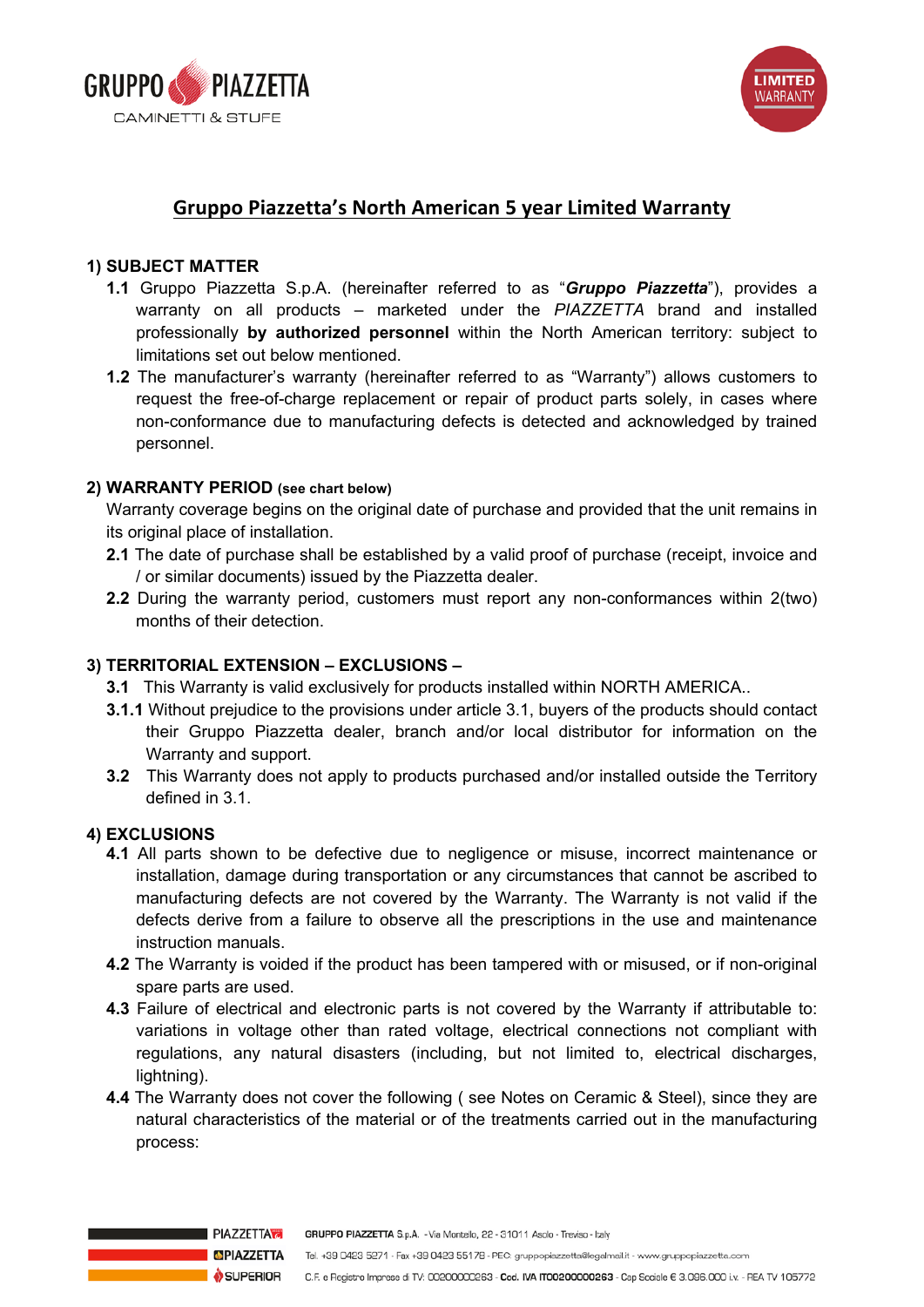



#### NORTH AMERICAN LIMITED WARRANTY WARRANTY **WARRANTY CHART**

| Warranty period,<br>Attributed only to<br>manufacturing defects                                                                                                                                                                           | 5 years | 2 years | 1 year | 6 months | <b>Notes</b>                                                                                                                                                                                                              |
|-------------------------------------------------------------------------------------------------------------------------------------------------------------------------------------------------------------------------------------------|---------|---------|--------|----------|---------------------------------------------------------------------------------------------------------------------------------------------------------------------------------------------------------------------------|
| Firebox / Structure                                                                                                                                                                                                                       |         |         |        |          | Any modification to the<br>structure will void the<br>replacement or repair.                                                                                                                                              |
| <b>Original Factory Electrical</b><br>components: Ignitors, Blowers,<br>Displays, remotes, Electronic<br>boards                                                                                                                           |         |         |        |          | Parts & Labor                                                                                                                                                                                                             |
| Wear & tear:<br>Burn pots, flame deflector,<br>removable baffles (cast iron or<br>other material), gaskets exposed<br>to high temperatures.                                                                                               |         |         |        |          | Parts<br>or up to a maximum of 3800<br>hours of operation                                                                                                                                                                 |
| Glass                                                                                                                                                                                                                                     |         |         |        |          | Parts & Labor only if due to<br>thermal breakage                                                                                                                                                                          |
| Door handles and latch<br>assembly, all hardware.                                                                                                                                                                                         |         |         |        |          | Parts & Labor                                                                                                                                                                                                             |
| Ceramic: Characteristics of<br>Majolica are shade variations,<br>crazing, pinholes, stippling, and<br>slight dimensional changes                                                                                                          |         |         |        |          | Any defects in Ceramic<br>found straight out of the<br>box must be reported and<br>documented (photo) within<br>7 days from installation<br>date. Any incorrect<br>assembly and/or damage<br>to ceramics are not covered. |
| Steel cladding                                                                                                                                                                                                                            |         |         |        |          | Any and all manufacturers'<br>and / or transport defects<br>must be reported and<br>documented (photos)<br>during installation to<br>Piazzetta within 7 days from<br>installation.                                        |
| Original and new parts replaced<br>by authorized personnel                                                                                                                                                                                |         |         |        |          |                                                                                                                                                                                                                           |
| LIMITATIONS : All parts in direct contact with fire, removable parts, gaskets and<br>accessories are covered by the Warranty only if there is objective evidence that the<br>defects are due to faulty workmanship and not to normal use. |         |         |        |          |                                                                                                                                                                                                                           |

#### 5) DOWNTIME PERIOD  $\sim$  containt than rated voltage, electrical connections not compliant with regulations, and not connect  $\sim$ voltage other than rated voltage, electrical connections not compliant with regulations, any natural

In case of product malfunction, the customer service shall arrange to repair the product as quickly as possible, without prejudice to the fact that no compensation will be granted for the downtime period.

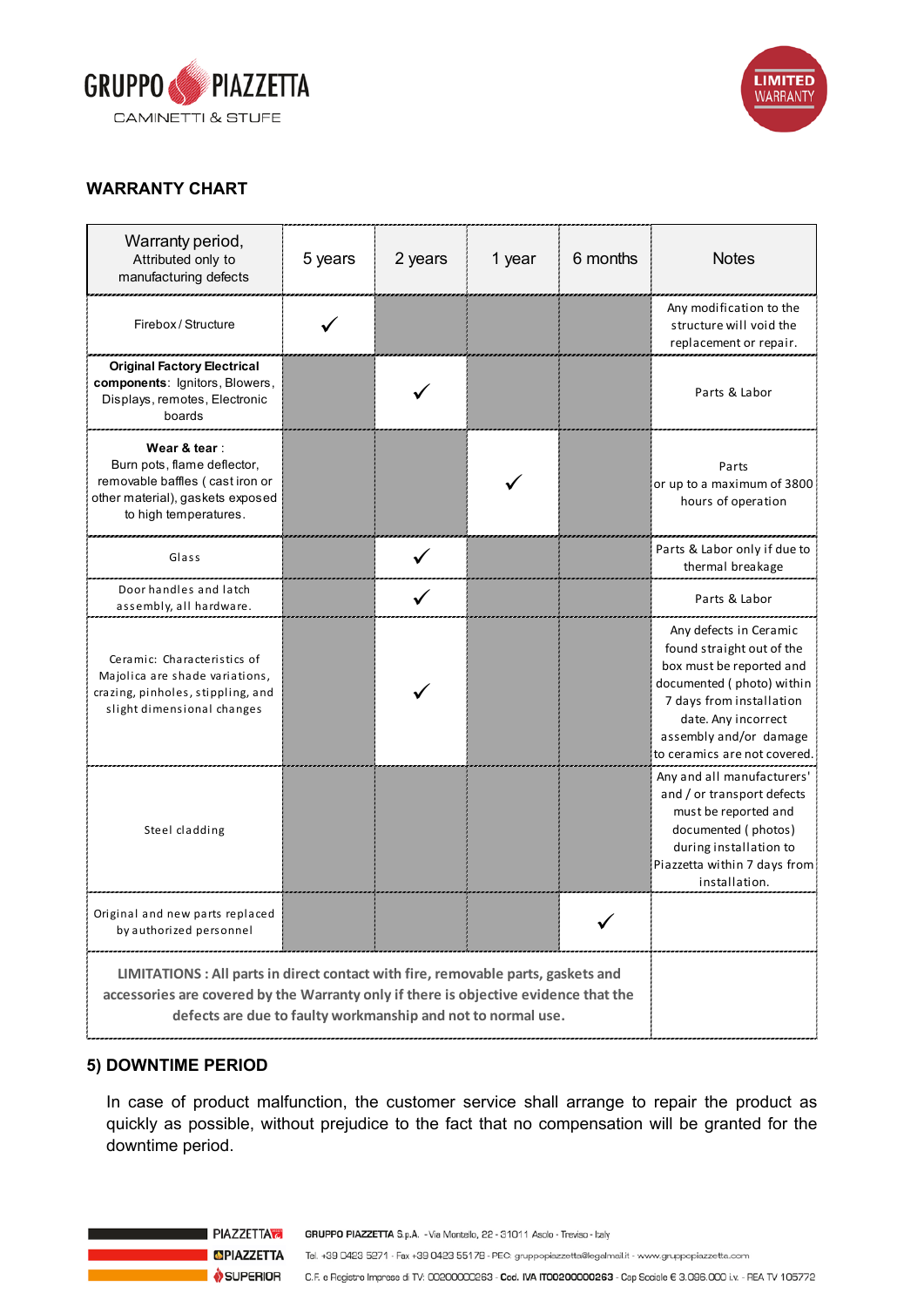



## **Garantie limitée nord-américaine de 5 ans de Gruppo Piazzetta**

### **1) OBJET**

- **1.1** Gruppo Piazzetta S.p.A. (ci-après dénommé «Gruppo Piazzetta») fournit une garantie sur tous les produits - commercialisés sous la marque PIAZZETTA et installés professionnellement par du personnel autorisé sur le territoire nord-américain: sous réserve<br>des limitatiere énergées si annèe des limitations énoncées ci-après. products – marketed under the *PIAZZETTA* brand and installed professionally **by authorized personnel**
	- acs immations choncees of apres.<br>**1.2** La garantie du fabricant (ci-après dénommée «garantie») permet aux clients de demander le remplacement ou la réparation gratuits des pièces du produit, uniquement dans les cas où une non-conformité due à un défaut de fabrication est détectée et reconnue par un **I.2** La garantie du fabricant (ci-après defiormitée «garantie») permet aux m personnel formé. **1.2** La garantie du fabricant (ci-après dénommée «garantie») permet aux clients de demander

# 2) **PÉRIODE DE GARANTIE** (voir tableau ci-dessous)

La couverture de la garantie commence à la date d'achat originale et à condition que l'appareil reste dans son lieu d'installation original.

- 2.1 La date d'achat doit être établie par une preuve d'achat valide (reçu, facture et / ou documents similaires) émise par le revendeur Piazzetta. **2.3** During the warranty period, customers must report any non-conformation of the within 2 (two) months of two
- $2.2$  religion. 2.2 Pendant la période de garantie, les clients doivent signaler toute non-conformité dans les deux (2) mois suivant leur détection. their detection.

# 3) **TERRITORIAL EXTENSION – EXCLUSIONS 3) EXTENSION TERRITORIALE - EXCLUSIONS -**

- **3.1** Cette garantie est valable exclusivement pour les produits installés en Amérique du Nord.
- 3.1.1 Sans préjudice des dispositions de l'article 3.1, les acheteurs des produits doivent **3.1.1.1** Without prejudice to the provisions under article 3.1, the provision of the products should contact the products should contact the products should contact the products should contact the products should contact contacter leur revendeur Gruppo Piazzetta, leur succursale et / ou leur distributeur local **3.2** This Warranty does not apply to products purchased and/or installed outside the Territory defined in pour obtenir des informations sur la garantie et le support.
	- 3.2 Cette garantie ne s'applique pas aux produits achetés et / ou installés en dehors du territoire défini en 3.1.

### **4) EXCLUSIONS**

- 4.1 Toutes les pièces jugées défectueuses en raison d'une négligence ou d'une mauvaise utilisation, d'un entretien ou d'une installation incorrects, de dommages pendant le transport ou de circonstances qui ne peuvent être attribuées à des défauts de fabrication ne sont pas couvertes par la garantie. La garantie n'est pas valable si les défauts résultent d'un nonrespect de toutes les prescriptions des manuals. d'i respect de toutes les prescriptions des manuels d'instructions d'utilisation et de<br>maintenance parts and used. maintenance instructions in the use and manuals.
	- 4.2 La garantie est annulée si le produit a été altéré ou utilisé de manière incorrecte, ou si des pièces de rechange non originales sont utilisées.
	- 4.3 Les défaillances de composants électriques et électroniques ne sont pas couvertes par la garantie si: des variations de tension autres que la tension nominale, des connexions électriques non conformes à la réglementation, des catastrophes naturelles garantie si: des variations de tension autres que la tension nominale, des connexions électriques non conformes à la réglementation, des catastrophes naturelles (y compris, **4.4** The Warranty does not cover the following ( see Notes on Ceramic & Steel), since they are natural care touristics of military actional or of the material or of the manufacturing process: **4.4** The Warranty does not cover the following ( see Notes on Ceramic & Steel), since they are natural sans toutefois s'y limiter, des décharges électriques, de la foudre).
		- **4.4** La garantie ne couvre pas les éléments suivants (voir Notes sur Céramique et l'acier), car ce sont des caractéristiques naturelles du matériau ou des traitements effectués au cours du processus de fabrication: